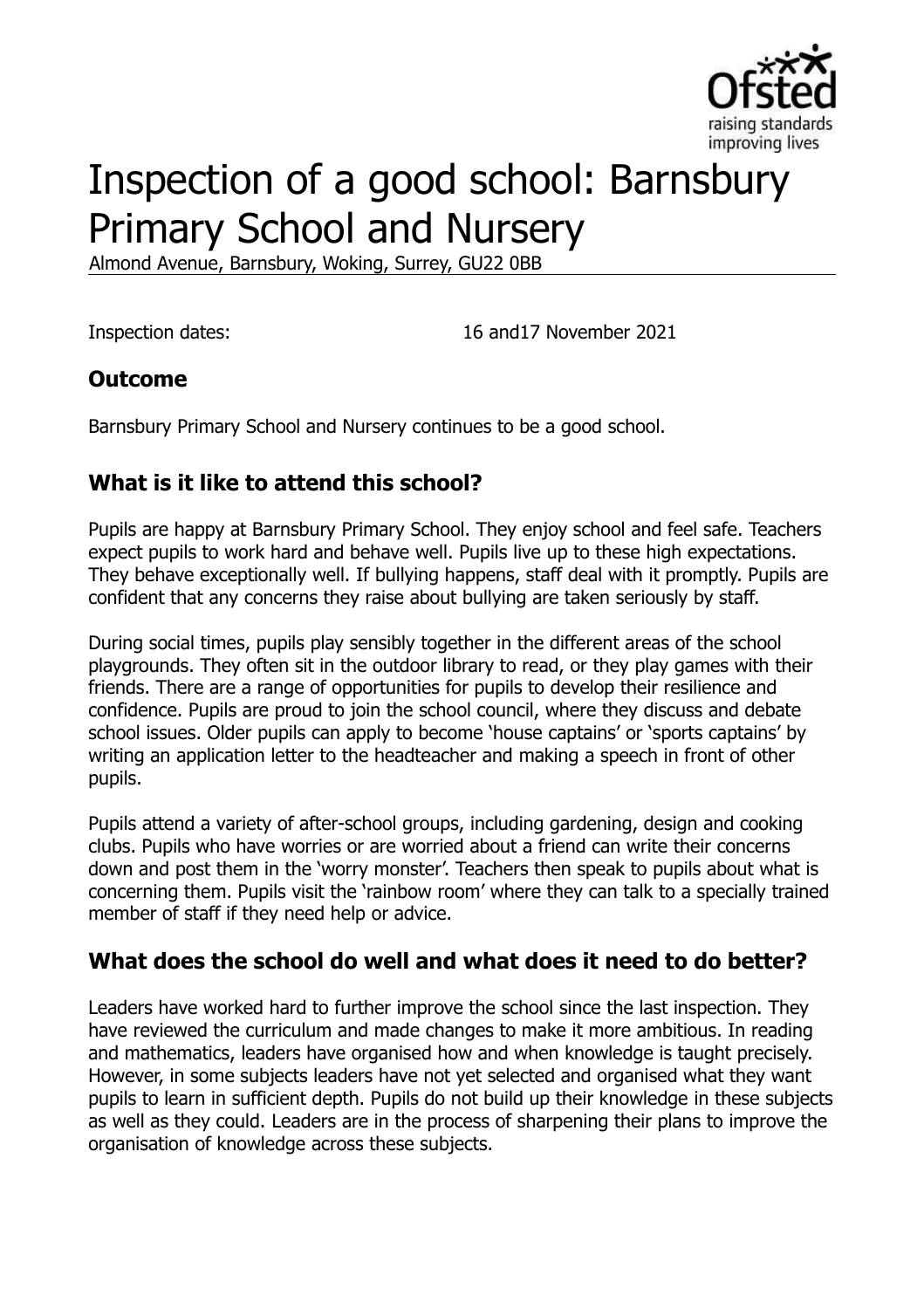

Leaders focus on reading. Well-trained staff teach phonics well. They ensure that pupils learn to read with increasing fluency in Reception and in Year 1. Children are well prepared for Year 1 where they continue to learn stories, rhymes and songs that reinforce their understanding of phonics. As pupils move into Years 3 to 6, they become more interested in books and are keen to use the school's library. Pupils are accustomed to reading often in class and to their teachers.

In mathematics, younger pupils develop their understanding of numbers and counting quickly. In early years, the vibrant learning environment provides rich opportunities for pupils to learn more about numbers. By the time children leave Reception, they can count and do simple calculations. Further up the school, pupils develop a deep and secure understanding in mathematics. For example, pupils in Year 6 demonstrated to each other how to simplify fractions and then perform calculations using two fractions.

Teachers explain increasingly difficult knowledge to pupils skilfully and use questioning to find out what pupils understand. For example, in religious education, the teacher helped Year 4 pupils to recall what they had learned in the previous lesson about Guru Nanak so that they could investigate how Sikhs show their devotion to Sikhism.

Pupils who need extra support are identified and supported quickly. Teaching assistants provide timely and effective help for pupils with special educational needs and/or disabilities (SEND). Leaders work well with external agencies to make sure that those pupils who need more specialist help receive it. For example, pupils have access to extra support from a speech and language therapist and an educational psychologist.

The special educational needs coordinator accurately assesses pupils' needs. Leaders readily involve parents to decide what support is right for each pupil. Detailed plans describe what works best for pupils with SEND. These plans are shared with staff so that they are well informed about how to adapt their teaching.

Pupils develop their confidence and character effectively. For example, older pupils become 'digital leaders'. Their role is to help younger pupils understand how to keep themselves safe online. Pupils develop their understanding of fundamental British values well. They experience what it is like to vote for pupil leadership positions in the school.

Staff are proud to work at Barnsbury. They feel that leaders support them well. Leaders consider staff workload when they put policies in place.

#### **Safeguarding**

The arrangements for safeguarding are effective.

Leaders' understanding of the most recent safeguarding guidance is secure. They train staff regularly and ensure that staff know how to spot the signs that a child might be at risk of harm. Leaders follow the correct procedures when they need to make referrals to external agencies.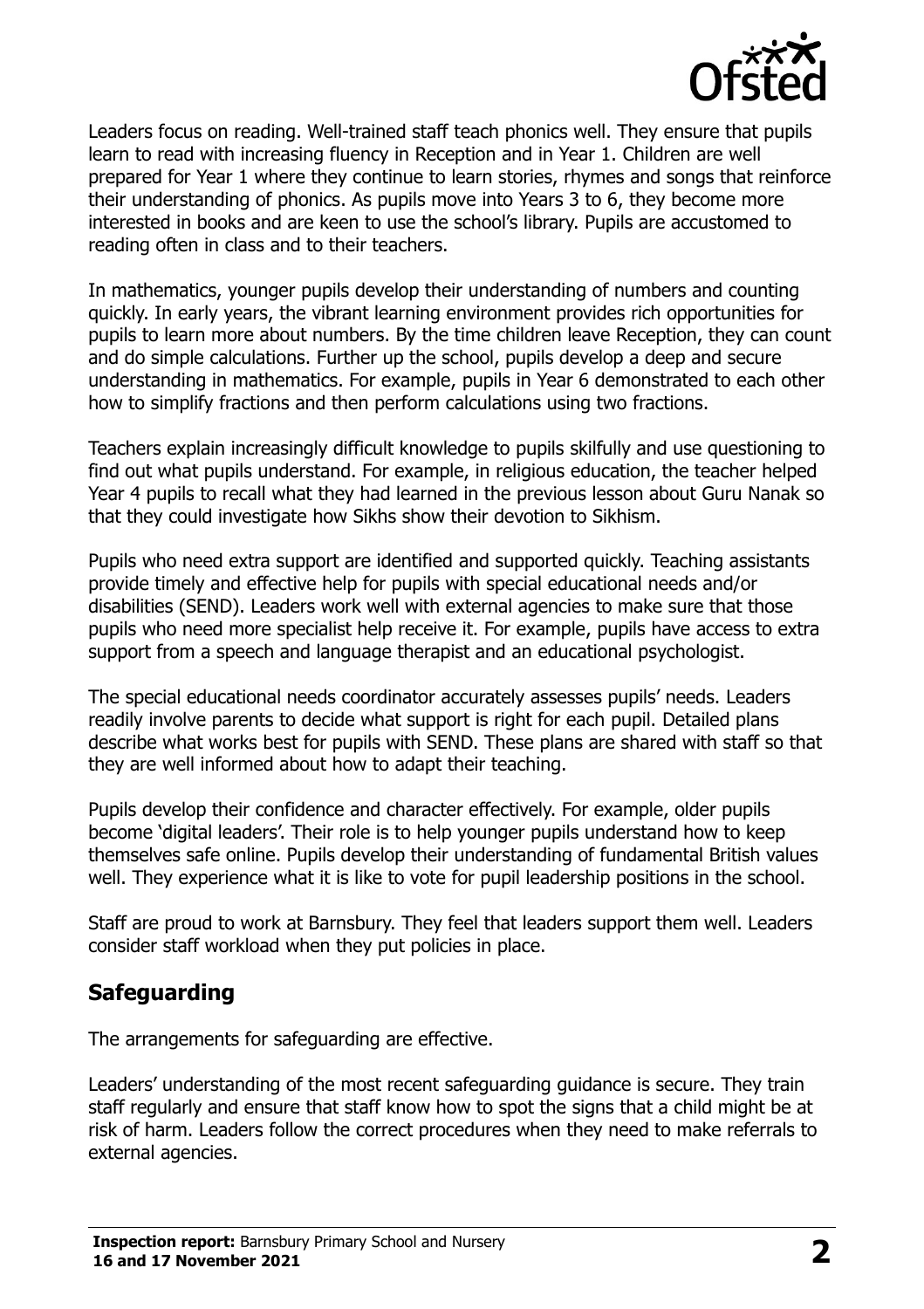

Well-trained staff administer prescribed medicines to pupils who require them. Staff follow well-considered procedures and have received appropriate training. Several staff in early years are trained in paediatric first aid.

# **What does the school need to do to improve?**

# **(Information for the school and appropriate authority)**

■ In some curriculum subjects, such as religious education and art, leaders have not yet planned and sequenced the knowledge that they intend pupils to learn well enough. This means that pupils do not build their knowledge as well as they could, over time. Leaders should ensure that the curriculum is carefully sequenced in all subjects. It is clear that leaders have taken some action to improve their planning in this area. For this reason, the transitional arrangements have been applied.

### **Background**

When we have judged a school to be good, we will then normally go into the school about once every four years to confirm that the school remains good. This is called a section 8 inspection of a good or outstanding school, because it is carried out under section 8 of the Education Act 2005. We do not give graded judgements on a section 8 inspection. However, if we find evidence that a school would now receive a higher or lower grade, then the next inspection will be a section 5 inspection. Usually this is within one to two years of the date of the section 8 inspection. If we have serious concerns about safeguarding, behaviour or the quality of education, we will deem the section 8 inspection as a section 5 inspection immediately.

This is the first section 8 inspection since we judged the predecessor school, Barnsbury Primary School to be good on 15th November 2016.

#### **How can I feed back my views?**

You can use [Ofsted Parent View](https://parentview.ofsted.gov.uk/) to give Ofsted your opinion on your child's school, or to find out what other parents and carers think. We use information from Ofsted Parent View when deciding which schools to inspect, when to inspect them and as part of their inspection.

The Department for Education has further quidance on how to complain about a school.

If you are the school and you are not happy with the inspection or the report, you can [complain to Ofsted.](https://www.gov.uk/complain-ofsted-report)

# **Further information**

You can search for [published performance information](http://www.compare-school-performance.service.gov.uk/) about the school.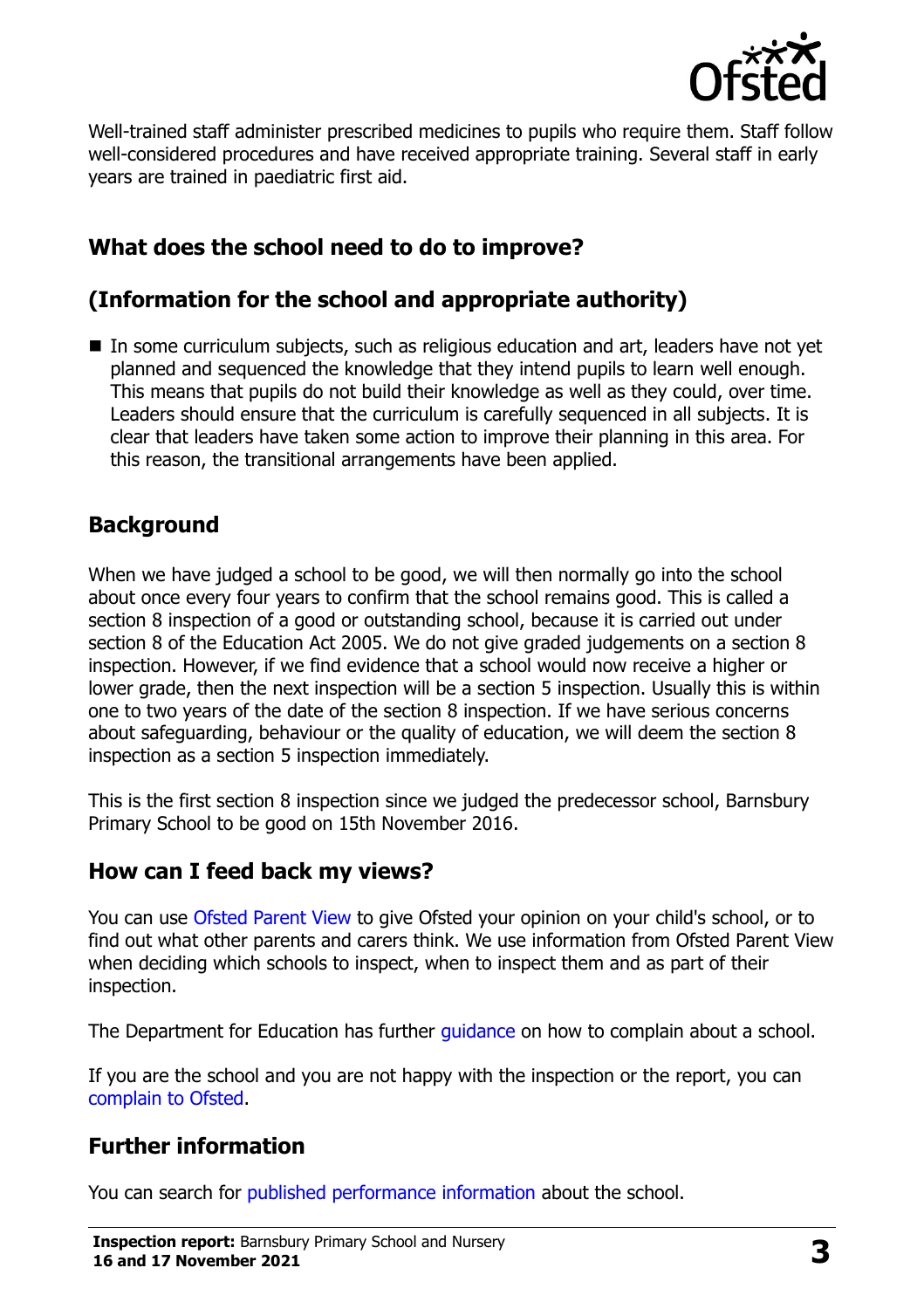

In the report, ['disadvantaged pupils'](http://www.gov.uk/guidance/pupil-premium-information-for-schools-and-alternative-provision-settings) refers to those pupils who attract government pupil premium funding: pupils claiming free school meals at any point in the last six years and pupils in care or who left care through adoption or another formal route.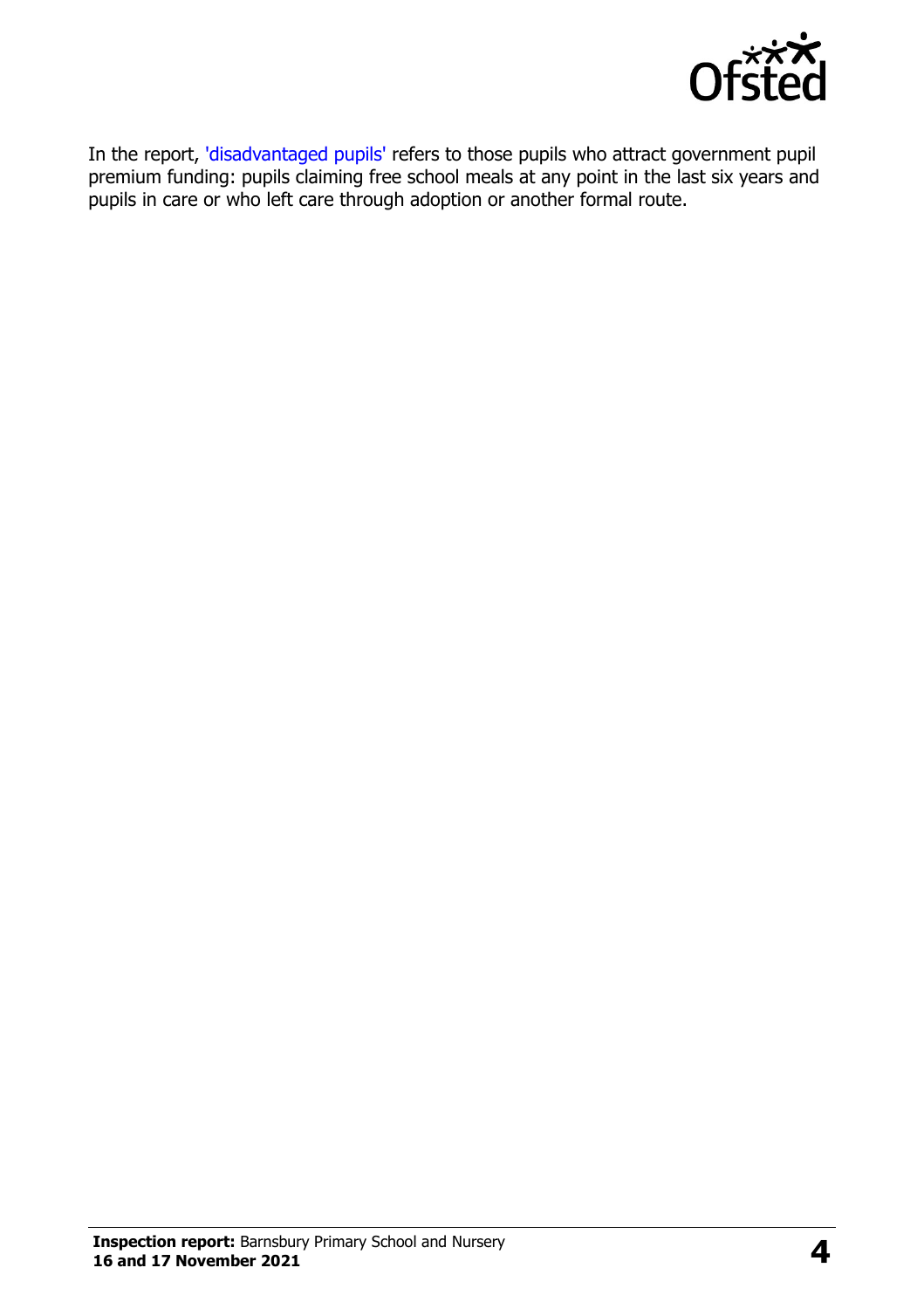

### **School details**

| Unique reference number             | 140540                                                                |
|-------------------------------------|-----------------------------------------------------------------------|
| <b>Local authority</b>              | Surrey                                                                |
| <b>Inspection number</b>            | 10200366                                                              |
| <b>Type of school</b>               | Primary                                                               |
| <b>School category</b>              | Academy converter                                                     |
| Age range of pupils                 | 2 to 11                                                               |
| <b>Gender of pupils</b>             | Mixed                                                                 |
| Number of pupils on the school roll | 446                                                                   |
| <b>Appropriate authority</b>        | Board of trustees                                                     |
| <b>Chair of trust</b>               | Ian Girdler                                                           |
| <b>Headteacher</b>                  | Jo Harrup                                                             |
| Website                             | www.barnsbury.surrey.sch.uk/                                          |
| Date of previous inspection         | 15 November 2016, under section 8 of the<br><b>Education Act 2005</b> |

# **Information about this school**

- The headteacher was appointed in September 2021.
- The school has been part of the Swan Trust since September 2013. In September 2019, the Swan Trust became a multi-academy trust.
- The nursery provides education for children between the ages of two and four.
- $\blacksquare$  The school does not currently use any alternative provision.

#### **Information about this inspection**

- This was the first routine inspection the school received since the COVID-19 pandemic began. The inspector discussed the impact of the pandemic with school leaders and has taken that into account in their evaluation.
- The inspector held meetings with the headteacher, senior leaders, subject leaders, the special educational needs coordinator, governors, the chair of the board of trustees and the chief executive officer of the trust.
- On the first and second day of the inspection, the inspector did deep dives in these subjects: early reading, mathematics, and religious education. This meant that in each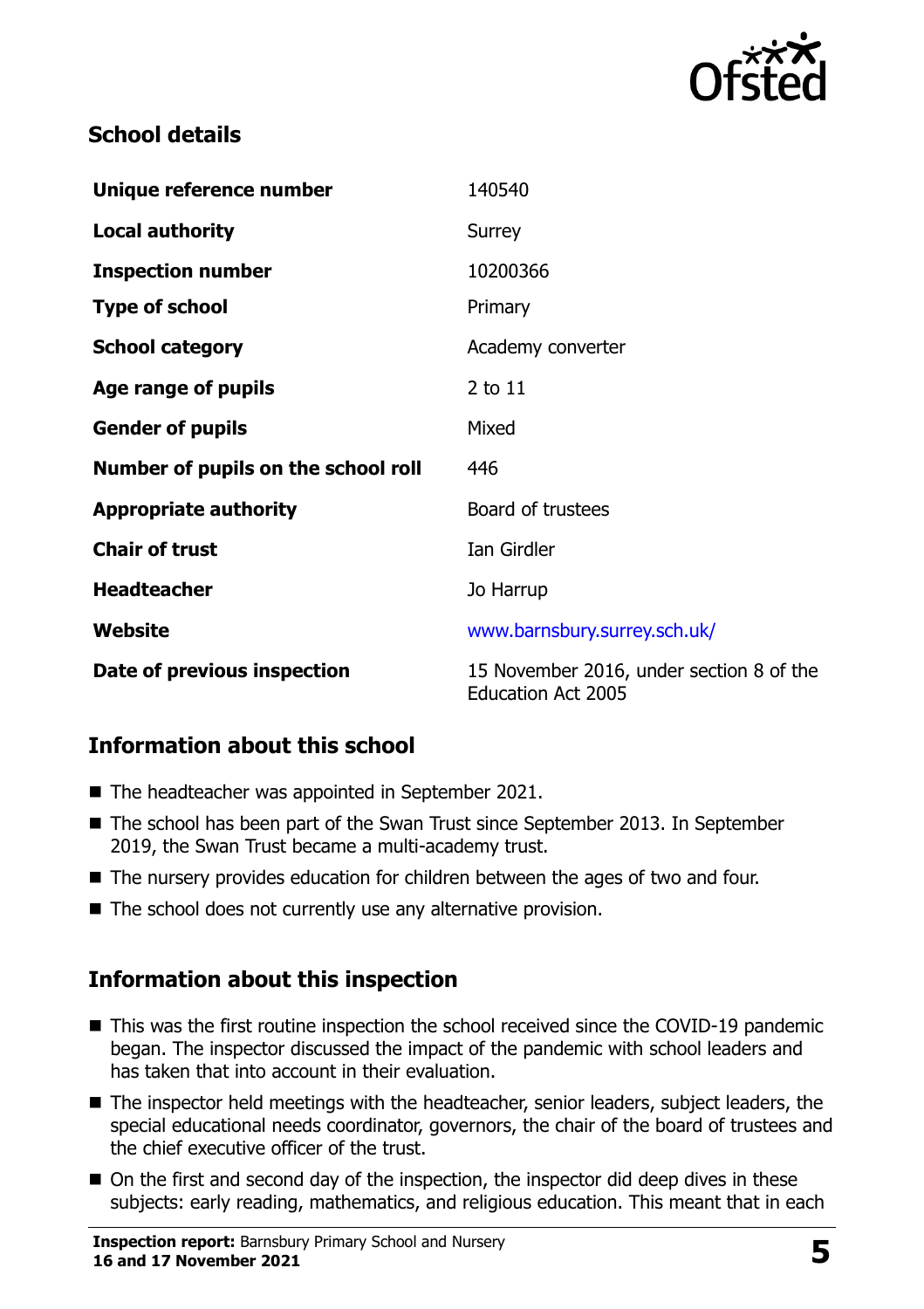

subject, the inspector met with subject leaders, talked to pupils, visited lessons, spoke to teachers and looked at samples of pupils' work. The inspector also looked at curriculum plans from other subjects.

- The inspector considered the views of staff from meetings with groups of staff and from the 49 staff who responded to Ofsted's confidential questionnaire.
- The inspector reviewed safeguarding records, including the central record of recruitment checks on staff.
- $\blacksquare$  The inspector considered the views of 155 parents who responded to the confidential Ofsted parental questionnaire and 97 parents who provided free-text responses.
- The inspector considered the views of 72 pupils who responded to Ofsted's confidential pupil questionnaire.

#### **Inspection team**

Harry Ingham, lead inspector Her Majesty's Inspector